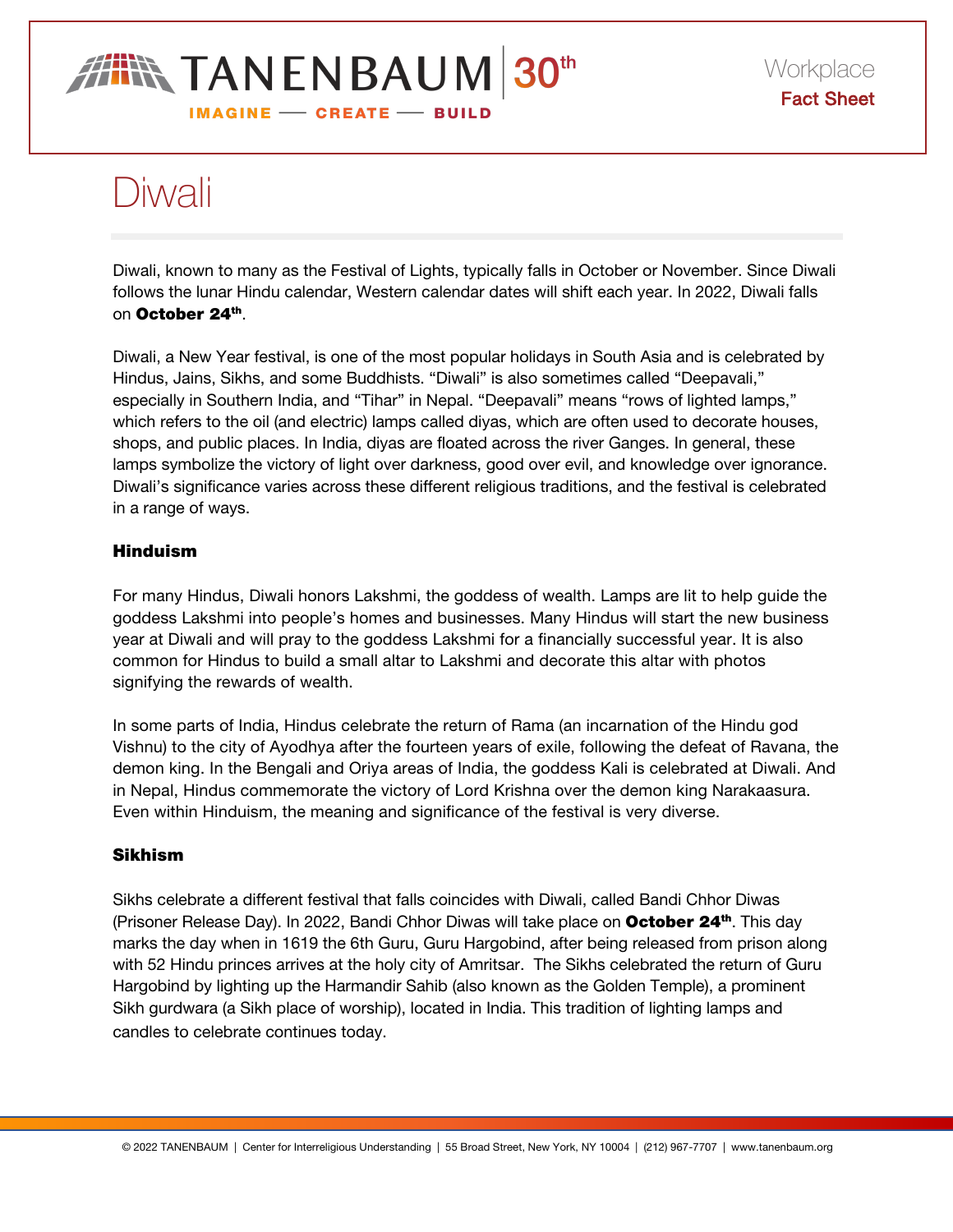**TANENBAUM 30th IMAGINE - CREATE - BUILD** 

#### Jainism

For many Jains, Diwali celebrates the day in which Mahavira (the Indian sage who established the central tenets of Jainism), gave his last teachings and attained ultimate liberation. Some very religious Jains will fast for two or three days of Diwali.

## Newar Buddhists

For some Buddhists, particularly Newar Buddhists (Buddhism practiced by the Newari ethnic group from Nepal's Kathmandu Valley), Diwali commemorates the day on which Emperor Ashoka (an Indian Emperor of the Maurya Dynasty) converted to Buddhism. Buddhists also know the festival as Ashok Vijayadashami. Some Buddhist temples and monasteries are well decorated during this time.

## How Will Diwali Affect the Global Workplace?

Diwali is an official holiday in India, Nepal, Sri Lanka, Myanmar, Mauritius, Guyana, Trinidad & Tobago, Suriname, Malaysia, Singapore, and Fiji. In these countries, government offices, post offices, and banks are typically closed on Diwali. Privately owned stores and other businesses may be closed or have shorter workdays as well, to allow employees the opportunity to participate in the festivities. In countries where Diwali is not an official holiday, individual businesses may close early to allow employees to celebrate. To eliminate scheduling complications, ensure that all employees are aware of office locations that plan to close or modify their work hours at Diwali.

Though it is not forbidden to participate in or attend work at Diwali, individuals may request time off to spend with family and friends. Be proactive and encourage employees to bring time-off and scheduling requests to managers or HR as soon as possible. Flexible personal day policies make it easier for employees to observe their personal holy days. If possible, companies may wish to allow for "holiday swapping," in which an employee can offer to work on a holiday not their own, and take time off for their holy day.

Given the breadth of ways individuals may recognize or celebrate Diwali, remember to keep an open mind, and to check in with employees about their specific needs. Employees may request time off, extra breaks to pray, or a modified schedule if they choose to fast (to allow time to break the fast, or a request to reschedule a lunch meeting, for instance).

Although Diwali is widely celebrated by many in South Asia and across the globe, note that Christian South Asians, a significant minority population in South Asia, do not typically acknowledge Diwali.